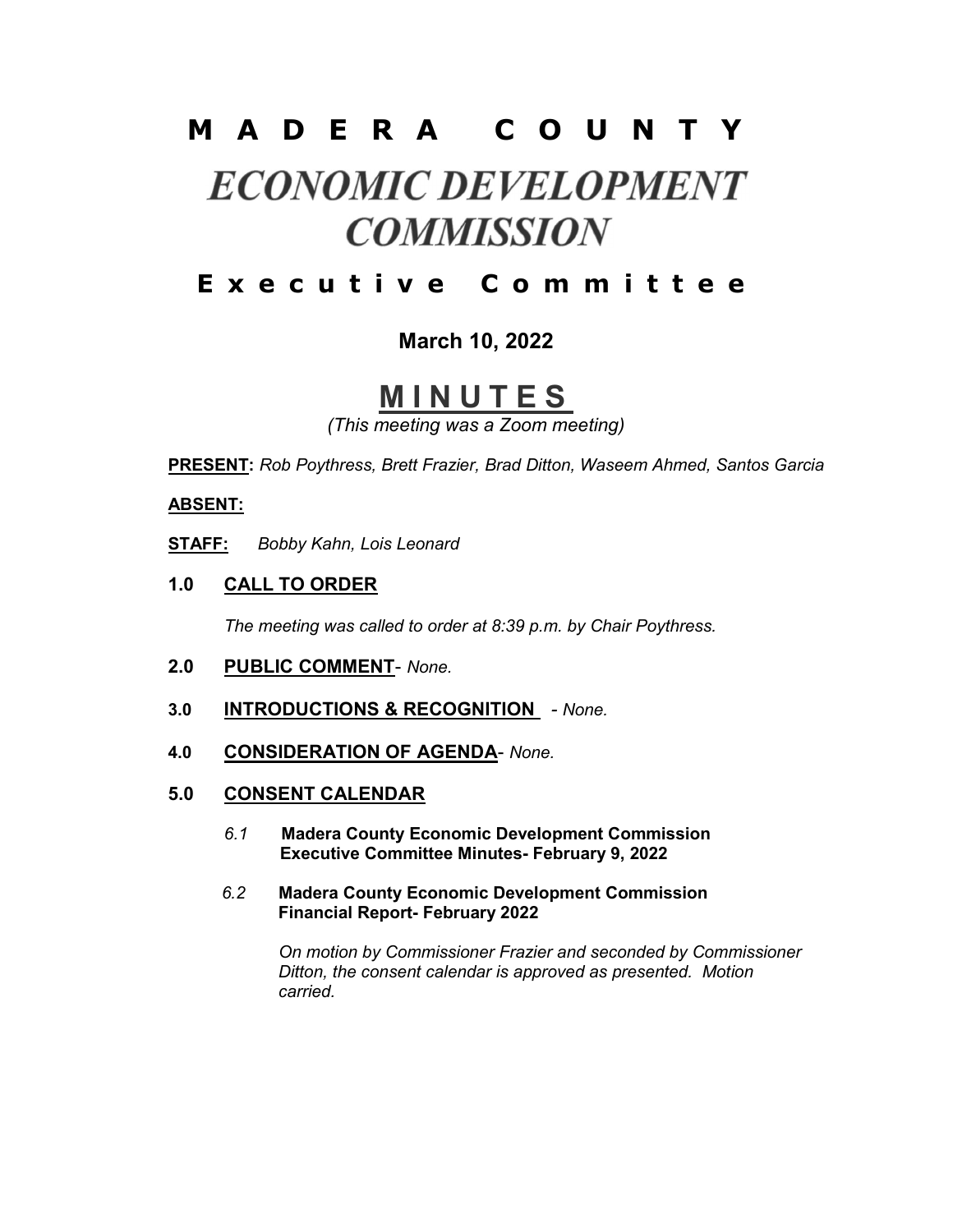#### 6.0 ACTION ITEMS-

#### 6.1 Presentation and request for support of Central Valley Fuego

 Dirk Poeschel, Land Developer introduced Olidia Mejorado, Group CEO, and Owners/Manager Juan G Ruelas and Gerardo Ruelas. They gave a presentation on their project located at Ave 10 and Road 40. On motion by Commissioner Frazier and seconded by Commissioner Ditton MCEDC will write a letter in support of the Central Valley Fuego project. Motion carried with Commissioners Frazier and Poythress recusing themselves.

#### 6.2 AB 361 Changes to the Ralph M. Brown Act Opening Meeting

 On motion by Commissioner Frazier and seconded by Commissioner Ditton MCEDC will adopt Resolution 2022-3 authorizing Remote Teleconference for all Commission and Executive Committee Meeting in accordance of Assembly Bill 361 for a period of 30 days. Motion carried.

#### 7.0 INFORMATIONAL ITEMS – None.

#### 8.0 WRITTEN COMMUNICATION- None.

#### 9.0 OPEN DISCUSSION/REPORTS/INFORMATION

#### 9.1 Executive Committee Members

 Commissioner Poythress (Madera Chamber) – reported the county is working on SIGMA, fees for allocation with law suits involved. Attended the CALTRANS Hwy 99 summit in Sacramento and will attend the CPUC meeting regarding PG&E's lack of infrastructure in the City of Madera.

 Commissioner Garcia (City of Madera) – reported the City is facing lots of obstacles with PG&E for cannabis companies, and housing. Ribbon cutting for the Esperanza Village Apartments will be held on March 22<sup>nd</sup>.

> Commissioner Ditton (Bass Lake Chamber) – reported on the lack of water with Bass Lake slowing filling. Forks will open on the 25<sup>th</sup> of March. The County and Granite Construction did a great job on the recently opened cross town connection. It will help with emergency access in the area.

 Commissioner Ahmed (City of Chowchilla) – Events are taking place across the City. They held their annual stampede, Edward Ray event and starting up the after school science program in the park. Housing is strong and businesses are coming in.